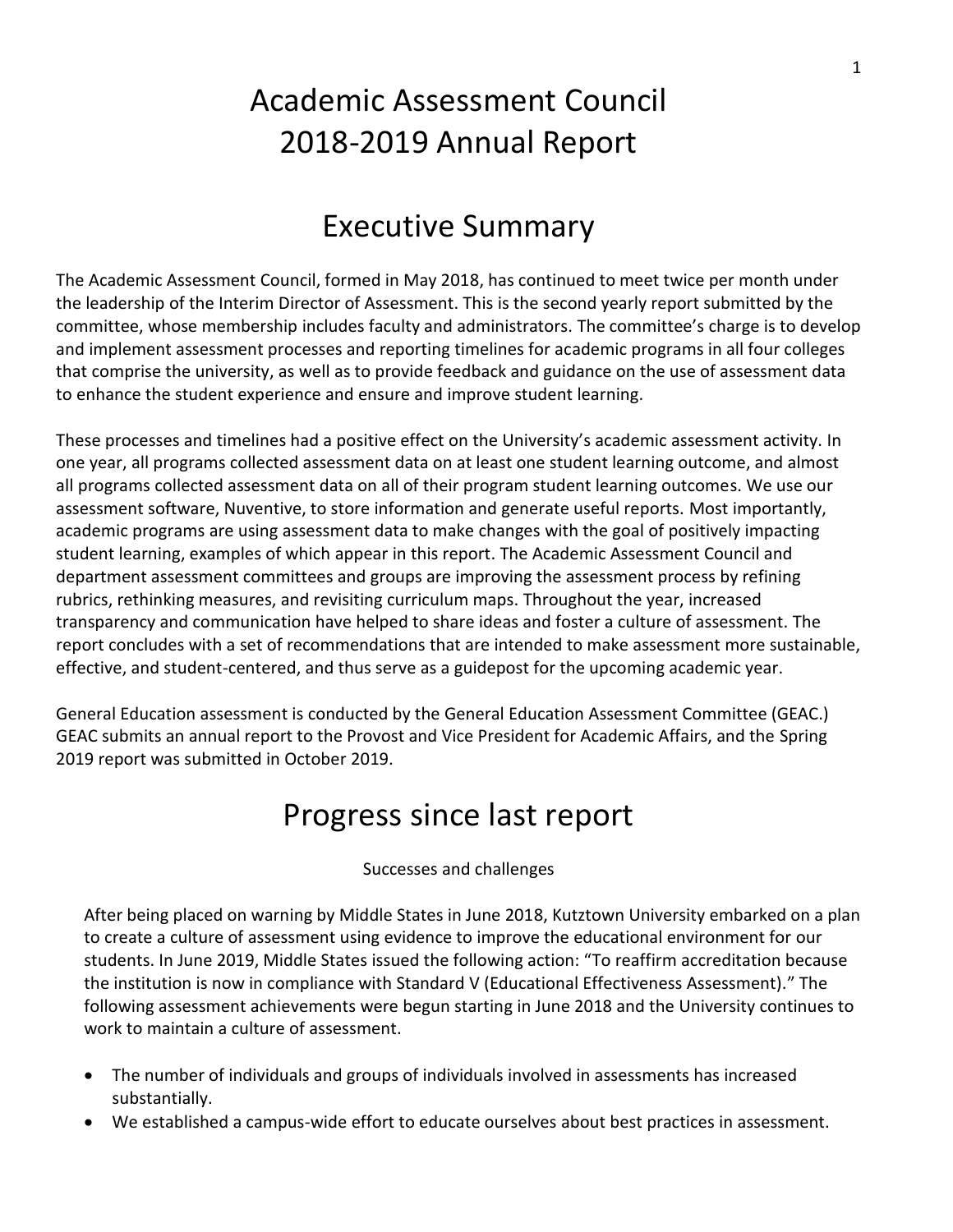- We identified expectations about appropriate assessments, especially that assessments are used for continuous improvement, and we are holding ourselves accountable.
- We developed a systematic, organized process for conducting assessments, and have applied this system twice, to the 2017-2018 and 2018-2019 academic years.
- All programs have Student Learning Outcomes, as well as methods and measures for assessing those outcomes, and have collected program assessment data in 2018-2019.
- All academic programs align learning outcomes with the designated Institutional Student Learning Outcomes (which are the General Education Outcomes.)
- New Institutional Student Learning Outcomes have been drafted and are being discussed by campus constituencies. These new outcomes are designed with the University's graduate programs in mind, in addition to the undergraduate programs.
- We increased transparency in our assessment work and encouraged collaboration within and across divisions and departments.
- We see a campus commitment to engaging in assessment and improving the education we provide our students.

As these accomplishments demonstrate, Kutztown University has made great strides in the assessment of program student learning outcomes. We would like continue this progress by making changes that allow for a practical, sustainable assessment process. The cycle and deadlines for assessment will be adapted, to allow programs to assess their student learning outcomes over a period of three years. Annual assessment reports will be due in the fall semester, to allow programs more time to discuss and analyze results and to determine how to use those results to make improvements to increase student learning. Professional development will continue, through two annual assessment days, occasional workshops, and a redesigned website. The goal and focus will always be to gather useful data and to use that data to improve student progress toward learning outcomes.

#### Professional Development

Throughout AY 18-19, the Office of Assessment and the Academic Assessment Council organized 11 short (one-two hours in length) workshops to assist faculty and staff in understanding and implementing sound assessment practices. All sessions were recorded and posted on the Office of Assessment website, along with any materials that were distributed during the workshop.

Furthermore, we re-instituted Autumn and January Assessment Days. In September 2018, assessment consultant and author, Linda Suskie, spent a day at Kutztown University meeting with various campus constituents. After her visit, the Office of Assessment supplied every department and dean's office with two books, both of which were authored by Suskie. In January, sessions were led by two KU deans, the chair of the General Education Assessment Committee, and the Vice President for Administration and Finance. Workshops targeted academic, as well as administrative units. Attendance was significant at both Assessment Day events.

The Office of Assessment and the Office of Grants and Sponsored Projects continued to dedicate resources to further assessment practices and to foster a culture of evidence-based decision-making at the university by means of the Assessment Grants program. Four of these grants, which have a maximum amount of \$5,000 each, were awarded during the academic year. Upon completion of the work detailed in the grant, the investigators are required to submit a summary report to the Interim Director of Assessment.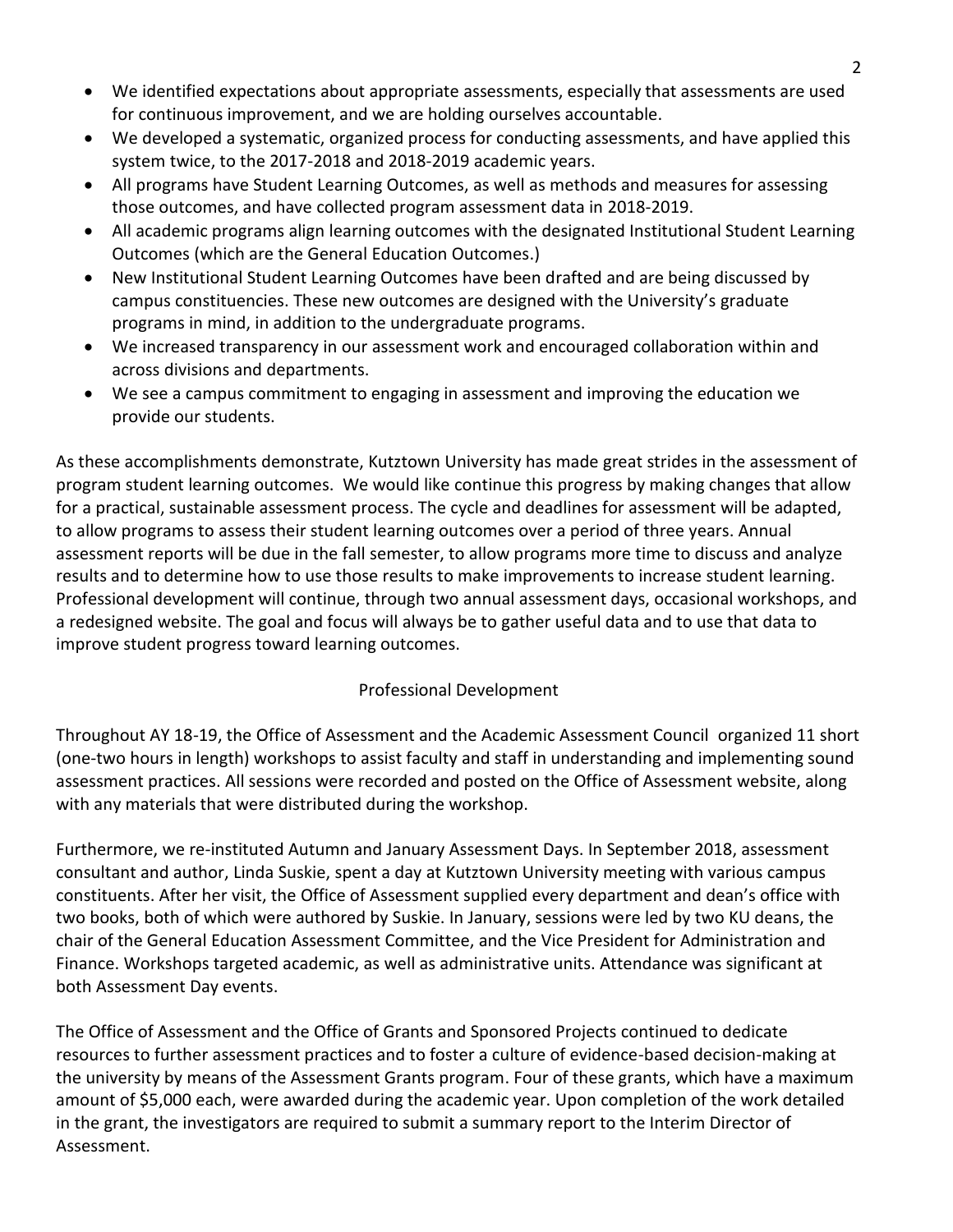Finally, through a program organized by the Center for the Enhancement of Teaching (CET), ten faculty fellows participated in a Summer Institute whose purpose was to develop and implement an innovative approach to the teaching of a course, or a core course component, and to design an assessment plan to gauge the impact of the new approach.

#### Charting our Progress

The following charts show the significant progress made in the assessment of Student Learning Outcomes by KU's academic programs. In the 2018-2019 chart, the data was gathered by using [this rubric](https://www.kutztown.edu/Departments-Offices/A-F/Assessment/Documents/assessment%20rubric%20august%202019.xlsx) to evaluate the annual assessment reports submitted by academic programs in June 2019. The work was rated by multiple members of the Academic Assessment Council. A different set of criteria (somewhat simpler) was used to gather the data for the 2017-2018 chart. In both charts, a rating of "red" meant that the program simply did not have that component. One program was red in three categories in 2018- 2019, General Studies, a unique program in which students design their own major. The other program that was in the red in 2018-2019, Student Affairs, is going through significant program and personnel changes, and will be prepared to complete all parts of the assessment cycle in the next year. The yellow category was chosen if a particular dimension on the Academic Assessment Council rubric was missing some essential elements. Green was awarded to items meeting all criteria for that part of the assessment process.

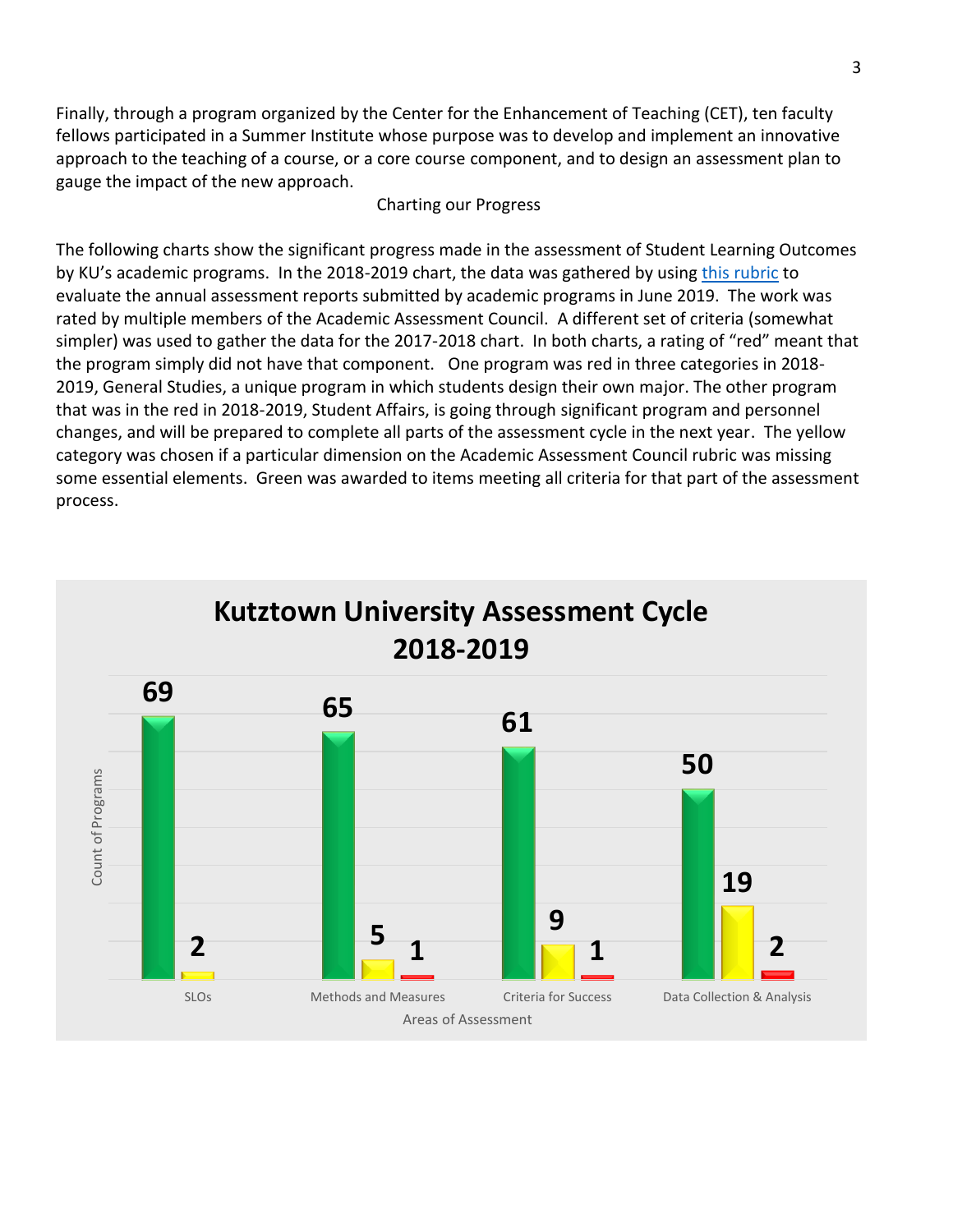#### **Kutztown University Assessment Cycle 2017-2018**



#### *Nuventive Improve*

Nuventive's Improve software is used as a repository for assessment information and to generate reports. During AY 18-19 we initiated a process to configure the software in a way that reflects the assessment template and process developed by the Academic Assessment Council for program Student Learning Outcome assessment. The graduate assistants for assessment populated each program's student learning outcomes, curriculum map, methods and measures, and results in the software. All programs present a consistent profile in Nuventive/Improve while respecting the unique features of those programs' assessment plans. After this information has been entered, we can generate assessment reports for a variety of uses, including in five-year program reviews. In AY 19-20, we intend to share that progress with each chair and train interested faculty in the use of the software.

## Changes and Action Plans based on Assessment Results

In the interest of pursuing Kutztown University's vision to serves as a "regional center of excellence," the faculty have coordinated the collection of evidence on student achievement in their respective programs and collaborated to make decisions based on that evidence. When students are not meeting benchmarks, plans are put in place to enhance student learning; when benchmarks are met, decisions are made to work toward continuous improvement. In what follows, we highlight examples of those data-based decisions and plans to provide an outstanding educational experience for our students. The complete range of assessment data and responses to that data for each academic program is available in our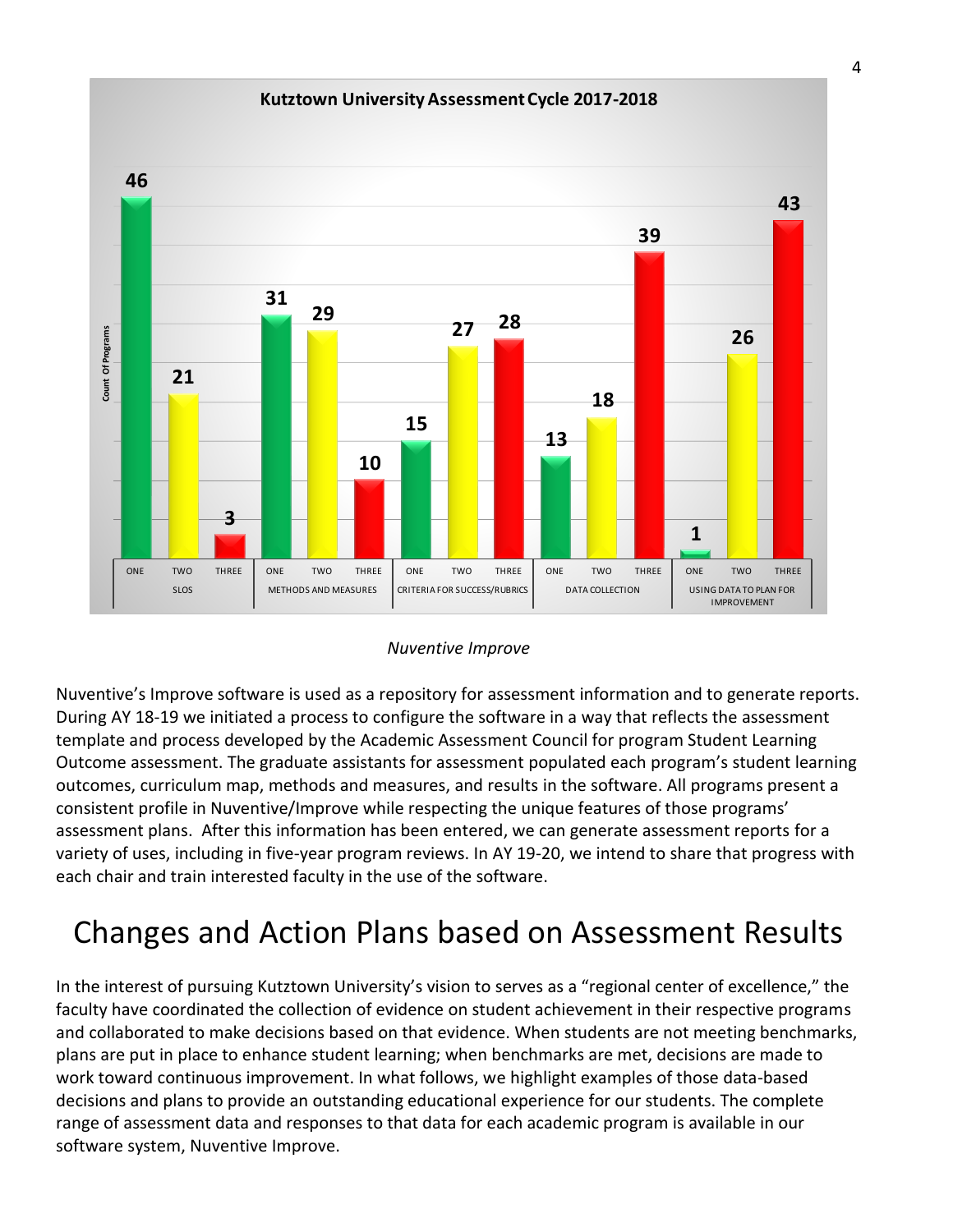**College of Business:** all programs (7 undergraduate and 1 graduate) submitted annual reports.

The BSBA Department assesses the business core, a set of thirteen courses taken by all undergraduate business majors. As a result of this year's assessment process, the faculty noted a marked improvement in student performance on SLO 1b, "Written Communication." This higher level of achievement seems to suggest that changes made last year have had the desired effect in enhancing the students' writing skills. These changes included: requiring the students to submit a draft, adding spelling and grammar to the evaluation rubric, spending class time on stylistic devices to increase ease of reading and the logical presentation of ideas.

In the Accounting track of the BSBA major, the benchmark was not met for either SLO 3, "Apply research skills and technological tools to solve accounting problems," or SLO 4, "Recognize ethical issues and understand the impact of professionalism in making critical accounting and business judgements." In assessing the student work product submitted for SLO 3, faculty indicated that written communication should be improved and to that end, recommend an additional project that stresses the importance of the accompanying memoranda required as part of the project. Furthermore, increased emphasis will be placed on correctly citing the tax authority when introducing the tax research network.

Faculty in the Marketing track noted that students were not able to fulfill the expectations stated in SLO 1 "Understand basic marketing principles and be able to apply them in a global context." Accordingly, more time will be devoted to international markets and concepts, particularly in Marketing 210, "Principles of Marketing." With respect to SLO 3, "Analyze environmental forces and develop plans to utilize marketing principles in order to solve problems," faculty indicated that expectations were not met. Thus, although environmental forces are introduced in MKT 210, all upper-level classes in the track will review the concept and a short activity on environmental factors will be incorporated into MKT 320, "Marketing Management."

**College of Education:** all programs (8 undergraduate, 8 master's level, and one doctoral level) submitted annual reports

In the MEd in Instructional Technology program, faculty used the Core Digital Portfolio produced in LLT 585, "Digital Portfolios," to assess the following: SLO 1 ("Candidates inspire and participate in the development and implementation of a shared vision for the comprehensive integration of technology to promote excellence and support transformational change throughout the instructional environment."), SLO 3 ("Candidates create and support effective digital age learning environments to maximize the learning of all students and promote digital citizenship.") and SLO 5 ("Candidates assist teachers in using technology effectively for assessing student learning, differentiating instruction, and providing rigorous, relevant, and engaging learning experiences for all students.") As a result of this evaluation in Fall 2018, the faculty determined that students were not meeting expectations in one area: "assisting teachers in using technology effectively." Throughout the Spring 2019 semester, the faculty increased their emphasis on assisting teachers and provided specific strategies for doing so. The result was that performance on this SLO was improved, and at least five online courses designed by the MEd in IT candidates were adopted into school districts' curricula.

The BSED Grades 4-8 program in the Department of Elementary Education assessed SLO 1 ("Learner Development – The teacher candidate will be able to understand how learners grow and develop, recognizing that patterns of learning and development vary individually within and across the cognitive,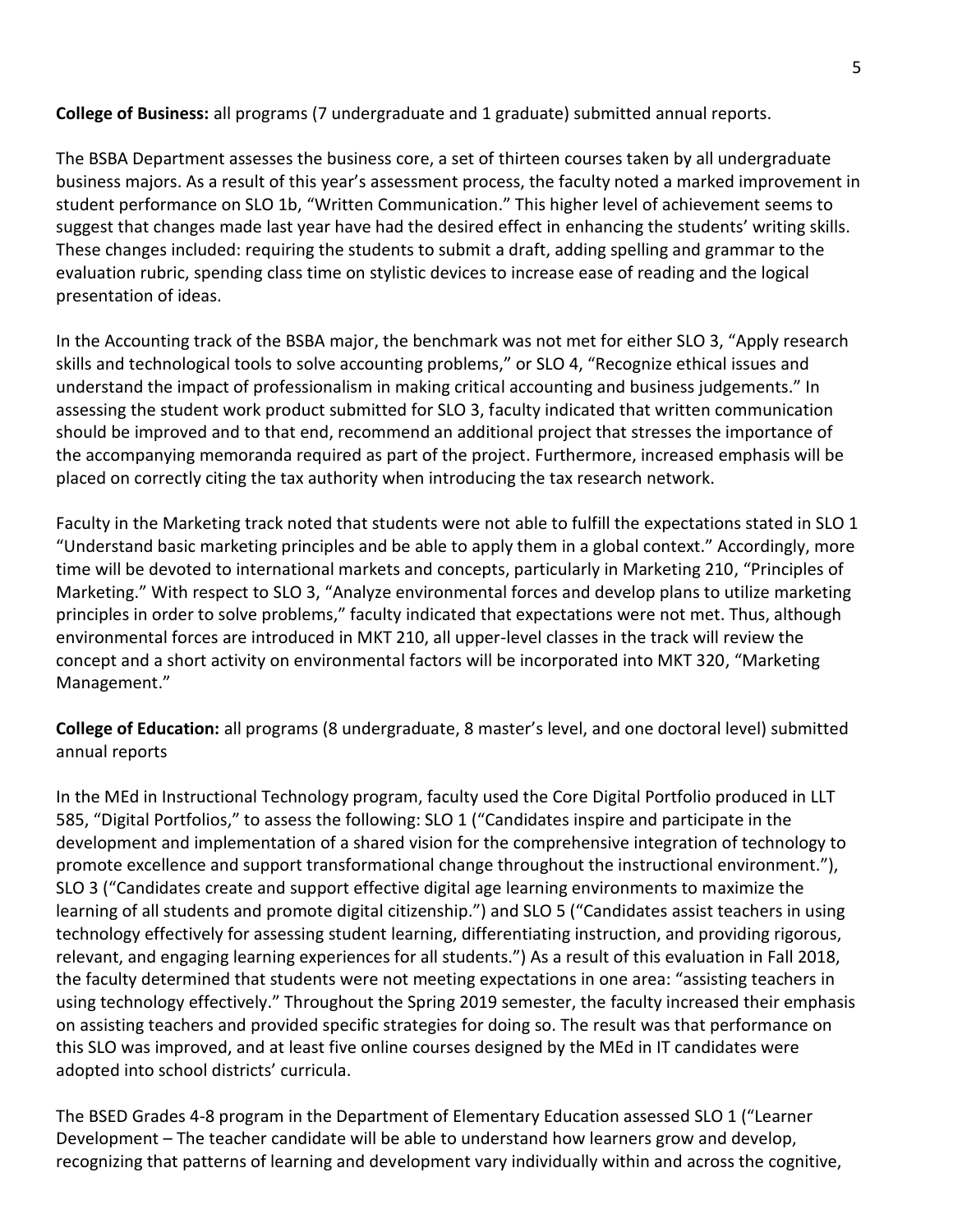linguistic, social, emotional, and physical areas, and designs and implements developmentally appropriate and challenging learning experiences.") and SLO 2 ("Learning Differences – The teacher candidate will be able to use understanding of individual differences and diverse cultures and communities to ensure inclusive learning environments that enable each learner to meet high standards.") in AY 18-19. Although data collected indicated that students are meeting the benchmark, the COE alumni survey points to a significant need in the area of working with students who are English Language Learners (ELL). In January 2019, the college held an assessment retreat with over 80% of the college faculty in attendance. As a result of several consensus-building activities, the faculty made a determination to focus on ELL. In addition to hiring a new tenure-track faculty member who specializes in ELL, the college faculty also articulated the following action plan to address the issue: 1) Require special education students starting in 2020 to take EDU 150, "Meeting the Needs of English Language Learners," 2) Implement an advisory board and an ELL focused conference May 2<sup>nd</sup>, 2020, 3) Identify a required diverse field experience in Elementary Education programs, 4) Complete a curriculum mapping specific to ELL competencies in each program, 5) three faculty (one in the Special Education Department, two in the Elementary Education Department) are voluntarily working on or have completed their ESL Program Specialist certification.

#### **College of Liberal Arts and Sciences:** all programs except General Studies submitted annual reports

In its first year as a newly approved major, the Public Relations program assessed SLO 1 "Students will be able to construct communications for diverse audiences via a wide range of platforms." One of the measures to assess this SLO was the writing of a news release, a signature assignment in WRI 216, "Writing for Public Relations." Although students met the benchmark, the program faculty will standardize expectations for news release formatting and issue a style guide to all students.

The MA in English faculty noted that students did not meet the benchmark for SLO 2, "Students will be able to analyze a theoretical or rhetorical issue in a text." Despite the low n, which means that the difference between meeting the benchmark and not is only one student, the faculty would nevertheless expect to see better results for this SLO. Thus, they plan to include more workshopping of drafts so that all students can gain a better sense of expectations for the graduate-level application of theory and rhetoric. Moreover, the faculty will devote time to one-on-one conferences with students in order to address any issues with the formal conventions of English syntax and mechanics (response to assessment of SLO 2, "Students will be able to demonstrate a mastery of stylistics and formal conventions").

The Physics program will introduce numerous small changes to courses in the upcoming year as a result of their analysis of student work during AY 18-19. With regard to SLO 2, "Students will be able to demonstrate experimental and computational skills required of a physicist in higher education or industry," for instance, expectations were not met in PHY 340, "Computational Physics." Accordingly, the action plan for the upcoming year is to improve students' ability to handle more complex programming challenges when implementing numerical techniques, by spending more time at the beginning of the course introducing and reviewing fundamental programming concepts, structures, and techniques, like FOR loops, WHILE loops, IF/THEN statements, and the different types of data structures (integers, floating numbers, arrays).

Computer Science faculty engage in robust program assessment. This year, for example, assessment results of SLO 4, "Students will demonstrate an ability to recognize professional responsibilities and make informed judgments in computing practice based on legal and ethical principles," suggested that students were not meeting expectations. The faculty, therefore, are developing a new course that will seek to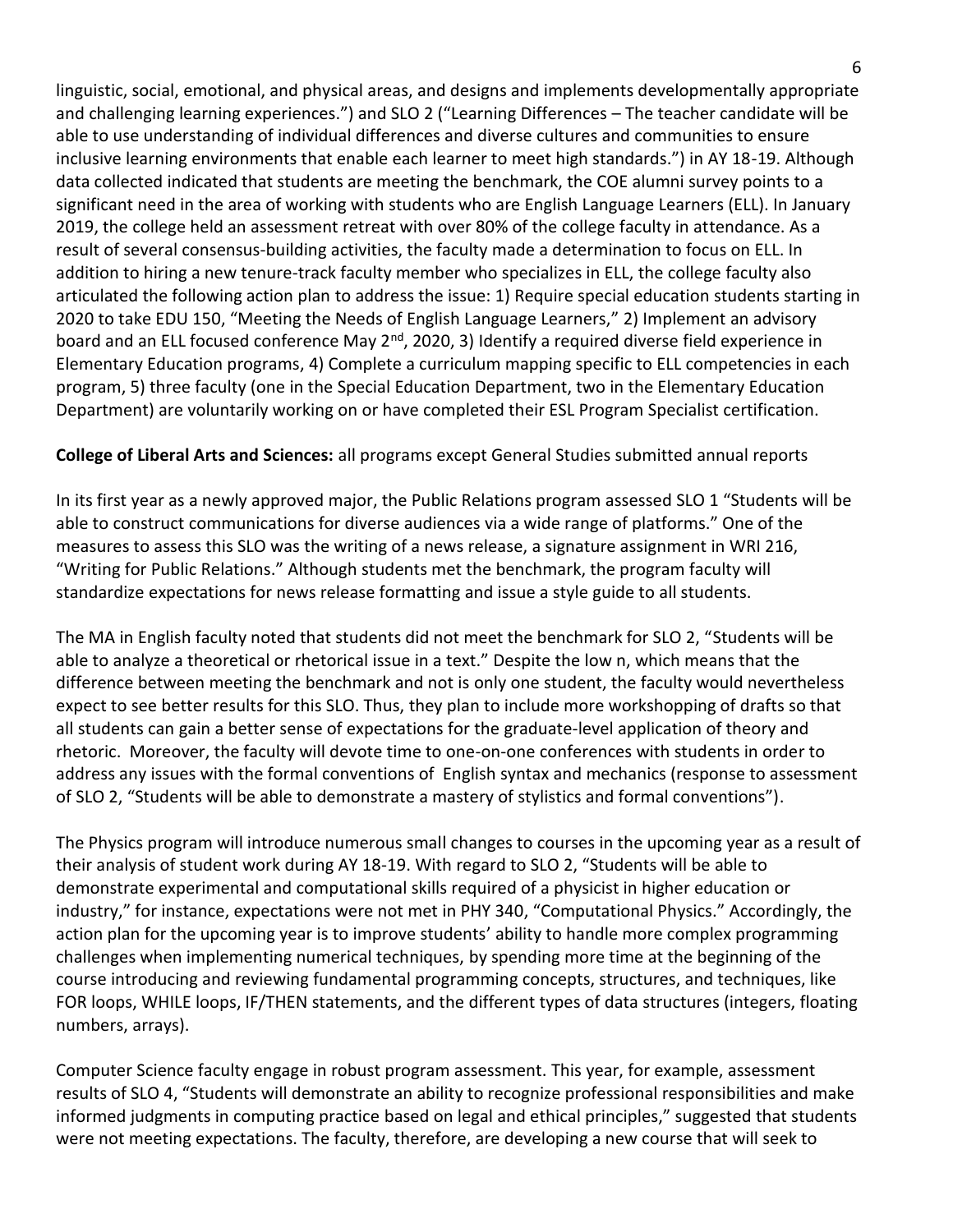address professional responsibilities and problem-solving/decision-making based on sound legal and ethical principles germane to the discipline.

Evidence collected as part of the assessment process in the Psychology program led the faculty to make several suggestions for improvements, many of which will be discussed in the beginning weeks of the fall 2019 semester. Assessment of SLO 1, "Knowledge base in Psychology," and SLO 2, "Scientific inquiry and critical thinking," in particular, were two areas in which students did not meet the benchmark. Items for discussion in this regard are how to ensure knowledge of key Psychological concepts and whether the active solving of problem(s) that allow for selection of appropriate inferential statistics statement of hypotheses, data analysis, and inclusion of conclusion statement would allow for a more appropriate index of comprehension.

Based on their assessment of SLO 2, "Students will be able to analyze and disseminate data and information," the faculty in the Master in Public Administration program plan to introduce data analysis earlier in the curriculum, for instance, more data activities will be incorporated into POL 509, "Approaches and Methods in Political Science." Additionally, data modules and lecture videos from POL 509 will be made available for the POL 538 "Program and Policy Evaluation" students to review. In their analysis of the results of the assessment of SLO 5, "Students will be able to demonstrate the ability to communicate professionally," the MPA faculty acknowledge the positive impact that a real-world project in the capstone course has had in bolstering performance and student success, while also revealing some areas for improvement, such as data analysis and written communication skills. The program faculty will discuss changes to three courses (POL 509, "Approaches and Methods in Political Science," POL 515, "Principles and Problems of Public Administration," and POL 538, "Program and Policy Evaluation") to introduce complex skills earlier.

**College of Visual and Performing Arts:** all programs (11 undergraduate and 4 graduate) submitted annual reports

Four of the college's programs are fairly new. The BS in Social Media Theory and Strategy, the MA in Arts Administration, and the MEd in Music Education are two years old; the BFA in Applied Digital Arts has been in existence for three years. Thus, while discussion has begun in response to results of assessment, more time and data on student learning are needed before significant changes are made.

In some drawing courses in the BFA Studio Art Program, there will be a focus on creating signature assignments to ensure that objectives are clearly delineated across sections. Related to SLO 2, "Develop knowledge of art history," two new courses required for BFA students should boost student progress in this area. There are also expanded offerings in art history (due to new faculty) which will also address issues in the field.

In order to address the results for SLO 4, "Create research projects guided by communication theory" in the BA Communication Studies program, the department discussed revisions to their core. They agree that more specific preparation should be taking place in COM 10, "Fundamentals of Oral Communication" and COM 140, "Introduction to Communication Studies," and that they need to increase the amount of research writing and style mastery in COM 240 "Survey of Communication Theory." They would like students to enter COM 380, "Senior Capstone Experience" ready to collect data so that more time can be spent on data analysis and interpretation. In regard to SLO 5, "Analyze communication norms through diverse points of view," the department is discussing ways to apply theory to real world scenarios, rather than in the context of an assignment, to help better prepare students to achieve in this area.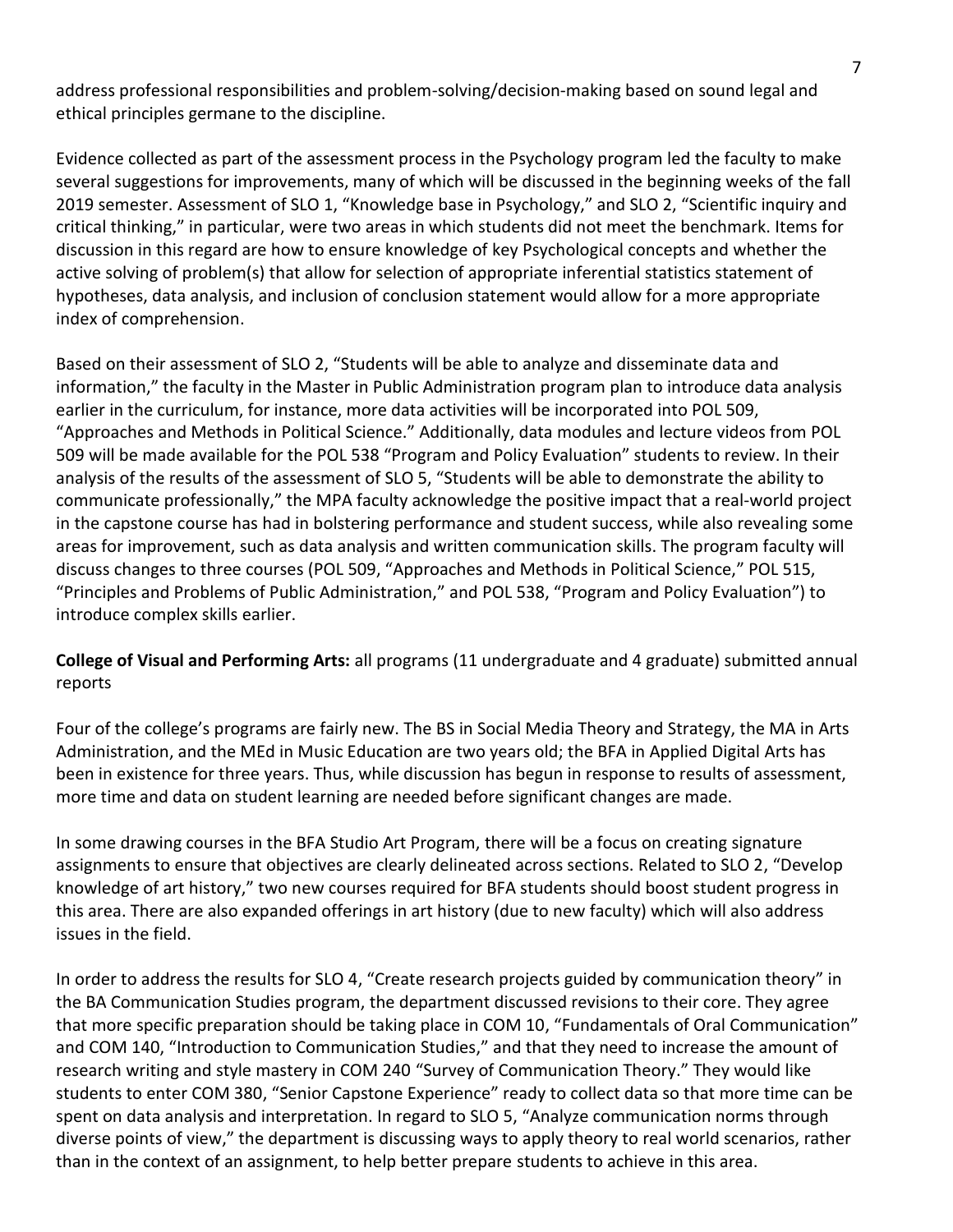The curriculum of CDE 10 "Digital Foundations," was discussed by the BFA Communication Design faculty and they issued a departmental directive stating that content and assignments must be the same in all sections of the course, so that students receive the same content and develop the same skillset. Faculty teaching this course met in May 2019 to plan for fall 2019. In CDE 374, "Portfolio Seminar," and CDE 398 "Communication Design Professional Practices," more attention will be given to professional presentation skills, specifically to allow students to practice these skills in preparation for meetings and mock interviews with industry professionals.

# Assessing the Assessment Process

Any sustained and sustainable system of assessment whose aims is to ensure student learning demands a critical eye on the process itself. Indeed, during AY 18-19 many of the academic programs not only made changes to curriculum and/or teaching practices as noted above, but also refined their assessment process. Several examples, once again organized by college, are cited below.

#### **College of Business:**

In the BSBA core program, many of the recommended changes revolve around improvements to the assessment process itself, including increasing inter-rater agreement and revising the rubric to assess interpersonal skills, particularly teamwork.

Sport Management plans to standardize rubrics, communicate expectations for internship experiences more clearly to on-site supervisors, and revise their senior exit survey.

The MBA program reports the need to refine its assessment process, including the assessment of leadership and teamwork skills. The Dean encourages the faculty to develop an action plan.

#### **College of Education:**

The non-certification undergraduate program in Educational Studies noted the need to refine their assessment processes particularly with regard to SLO 3, "All students will assist in the administration of the organization."). Given that the internship rubric allowed for significant variation in interpretation, the faculty will revise the rubric before any data is collected in fall 2019.

#### **College of Liberal Arts and Sciences:**

The Modern Language Studies faculty (majors in German and Spanish) will revise the rubric for SLO 3, "Intercultural competence" to include a minimum of 4 levels.

The Biology faculty will reconsider the success criterion for SLO 1, "Students will demonstrate advanced competence in their area of specialization, either organismal biology/ecology, cell biology/microbiology, or pre-professional health services." A history of student scores on the ETS Major Field Test will be reviewed and the faculty will vote on lowering the criterion from the 70<sup>th</sup> percentile or above to the 50<sup>th</sup> percentile or above (with 60<sup>th</sup> percentile or above the benchmark for the Pre-Med students.)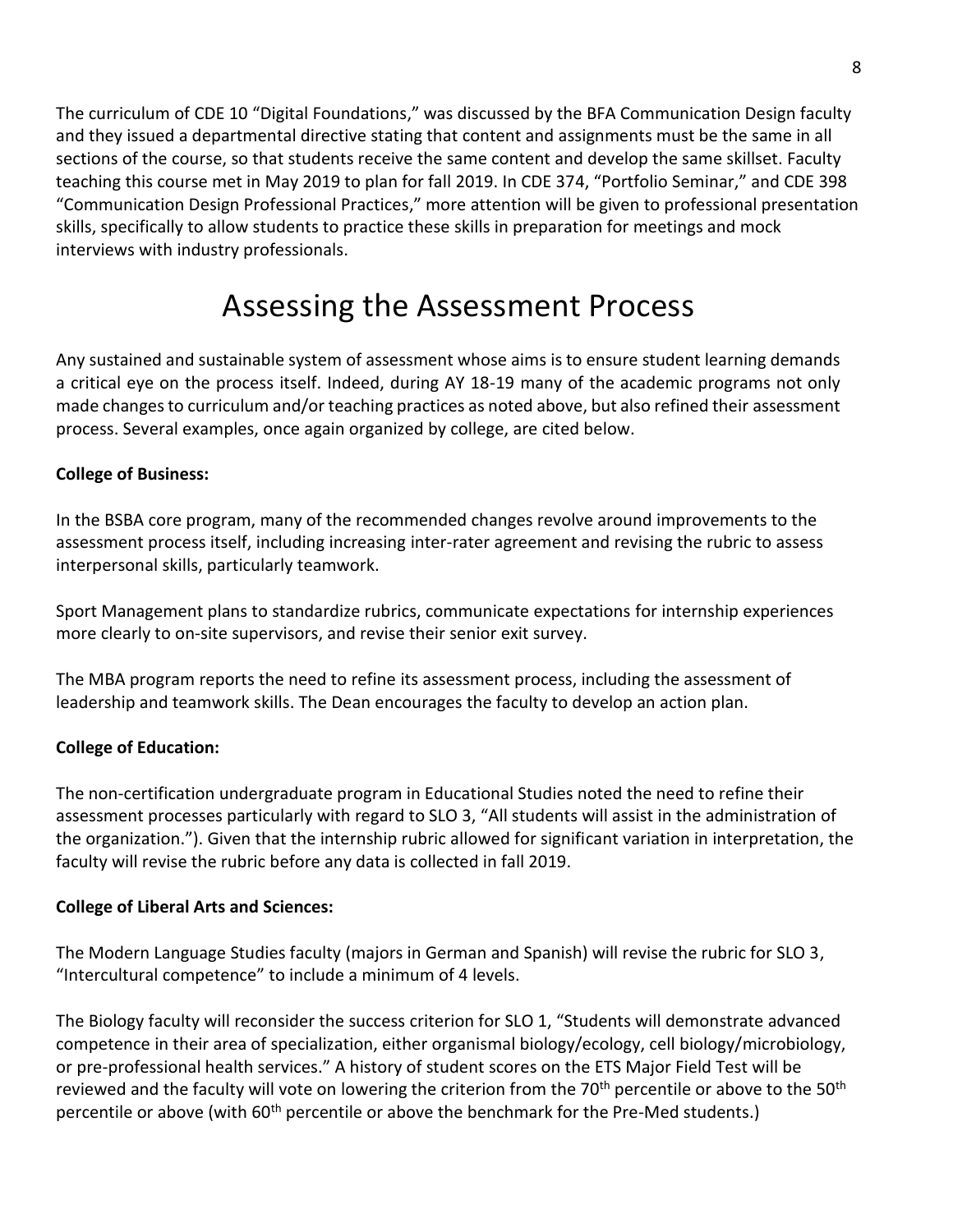Information Technology reported numerous revisions to the program's assessment process: CSIT faculty will review and consider revising some PIs (SLO 1 "Able to explain appropriate solutions to various security threats to a network environment" and SLO 3 "Apply design principles pertaining to advanced topics in computer science and/or information technology" noted); the course coordinator will meet with instructors of CSC 354 Software Engineering to better define material to be collected for assessment; the target threshold will be increased for SLO 2, "Demonstrate an understanding of design principles pertaining to advanced topics in computer science And/or information technology"; some rubrics will be updated; formative assessment will occur in CSC 328 "Network Programming" in the future.

Faculty in the Criminal Justice program are focusing their efforts on improving their assessment process. This past year, they used one measure (final paper in Senior Seminar) to assess all five of the program SLOs. This attempt was unsuccessful. Therefore, the rubrics will be refined (three levels do not sufficiently distinguish student achievement) and the entire assessment plan will be reconsidered.

The Sociology program has been collecting data and making improvements to their program and assessment process for several cycles. In the Spring 2019 program report, faculty noted that since all benchmarks were met, the criteria for success for all SLOs will be raised beginning with the Fall 2019 semester.

#### **College of Visual and Performing Arts**

The four undergraduate music programs (Music, Music Performance, Commercial Music, Music Education) identified the need to focus on the assessment process in the upcoming year. No other immediate changes (to curriculum or otherwise) were noted.

In the BFA Studio Art program, in the assessment of SLO 3, "Demonstrate technical proficiency in the production of art," the department feels that larger sample sizes will provide more useful data, as will cross-sampling from other survey courses that address this SLO. Drawing faculty will meet to discuss norms and standards related to SLO 1, "Demonstrate competency with the elements and principles of visual art." Changes to assessment instruments and revisions to rubrics and success criteria will be made in several areas.

The Faculty who teach in the BA Communication Studies program will discuss SLO 5, "Analyze communication norms through diverse points of view," to determine how it fits with the core classes of the major. When the core was designed, this SLO was not addressed in any of the courses. They have discussed adjusting their core syllabi in the core courses to address this SLO, or revising the core by adding a course that addresses this SLO, or discussing whether or not this SLO is a priority for the program. The SLO is addressed in many courses, but they are all electives.

In several courses in the BS Cinema, Television, and Production program, assignments will be better aligned to SLOs. Whereas in some cases the assignments will require more detail, so that students have the opportunity to demonstrate achievement at a higher level, in other cases the assignments will have a more industry-focused topic, or will ask for preproduction materials in addition to the final product. The faculty believe that some students could have achieved better scores but the assignments did not allow for achievement at higher levels, so these adjustments will be made. The Internship Site Supervisor Form will also be updated so that it aligns more closely with the associated SLO.